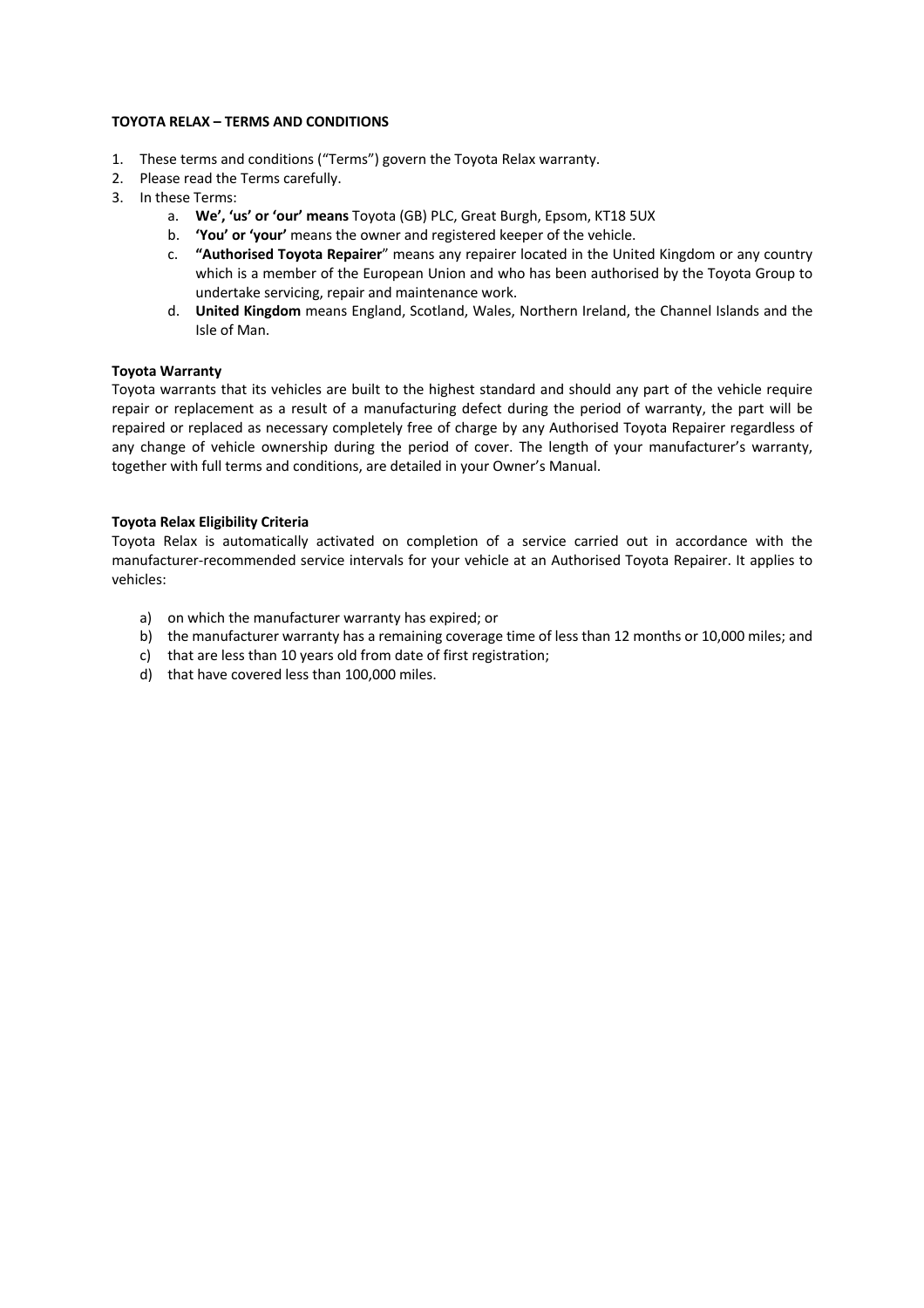| <b>Example 1: New</b><br><b>Yaris Hybrid</b><br>Purchased on 1st<br><b>June 2021</b>                                        | Example 2: 2015 registered<br>(6yrs old) Toyota Hilux,<br>with 60,000 miles covered                                                                                                          | Example 3: 2016 (5yr old)<br><b>Toyota Proace with</b><br>80,000 miles covered.                                                                                                                  | Example 4: 2011 (9yrs & 6 months<br>since first registration) Toyota<br>Avensis, with 80,000 miles<br>covered                                                                                                                                                               |
|-----------------------------------------------------------------------------------------------------------------------------|----------------------------------------------------------------------------------------------------------------------------------------------------------------------------------------------|--------------------------------------------------------------------------------------------------------------------------------------------------------------------------------------------------|-----------------------------------------------------------------------------------------------------------------------------------------------------------------------------------------------------------------------------------------------------------------------------|
| 3 year Included<br>Manufacturer<br>Warranty,<br>extendable up to 10<br>years / 100,000<br>miles (whichever<br>comes sooner. | Toyota Relax activated on<br>scheduled interim / full<br>service until next scheduled<br>service (service interval for<br>Hilux is 10,000 miles / 12<br>months - whichever comes<br>sooner). | Toyota Relax activated on<br>scheduled interim / full<br>service until next<br>scheduled service (service<br>interval for Proace is<br>20,000 miles / 24 months<br>- whichever comes<br>sooner). | Toyota Relax activated on<br>scheduled interim / full service<br>until next scheduled service<br>(service interval for Avensis is<br>10,000 miles / 12 months -<br>whichever comes sooner). This<br>vehicle will not be eligible for<br>Toyota Relax from its next service. |

## **What does Toyota Relax cover?**

The owner of the vehicle is entitled to have mechanical, electrical and electronic defects attributable to manufacturing or assembly repaired free of charge wherever possible, as long as the eligibility criteria above is met; following consultation with an official Authorised Toyota Repairer.

For those vehicles that meet the above eligibility criteria, Toyota Relax will cover the cost of repair of the following:

| Engine:                          | Engine Cylinder Block; Balance Shaft; Camshaft; Cam Followers; Rocker Arms; Valves and<br>Guides; Crankshaft and -bearings; Crankshaft Pulley; Cylinder Heads; Cylinder Head<br>Gaskets; Conrods; Equipment Drive Shaft; Flexplate / Drive plate; Flywheel; Starter Ring<br>Gear; Idler Pulley; Oil Pan; Oil Pressure Switch; Oil Pump; Pistons and Piston Rings; Piston<br>Bearings and Bushings; Seals and Gaskets; Timing Belt; Timing Belt Tensioners; Timing<br>Belt Idler; Timing Chain; Timing Gears; Turbocharger; Turbocharger Intercooler; Turbo<br>Waste gate; Rocker Covers and Sealings; Water Pump; Exhaust Gas Recirculation Valve;<br>Oil Cooler; Oil Filter Housing; Knock Sensor; Oxygen Sensor; Cables (different from<br>electrical wiring); |
|----------------------------------|------------------------------------------------------------------------------------------------------------------------------------------------------------------------------------------------------------------------------------------------------------------------------------------------------------------------------------------------------------------------------------------------------------------------------------------------------------------------------------------------------------------------------------------------------------------------------------------------------------------------------------------------------------------------------------------------------------------------------------------------------------------|
| Petrol<br>Fuel<br>System:        | Fuel Pump; Electric Fuel Pump; Air Flow Meter; Electronic Fuel Injection System;<br>Electronic Control Unit (ECU); Throttle Body; Fuel Injectors; Fuel Pressure Regulator;<br>Tank Sender Unit; Fuel Sensors; Fuel Tank; Fuel Gauge;                                                                                                                                                                                                                                                                                                                                                                                                                                                                                                                             |
| <b>Diesel</b><br>Fuel<br>System: | Diesel Fuel Injection Pump; Fuel Pump; Air Flow Meter; Electronic Control Unit (ECU);<br>Throttle Position Sensor; Fuel Injectors; Cold Start Glow Plugs; Tank Sender Unit; Fuel<br>Tank;                                                                                                                                                                                                                                                                                                                                                                                                                                                                                                                                                                        |
| <b>Cooling System:</b>           | Coolant Level Sensor; Cooling Fan Relay; Cooling Fan Sensor; Engine Coolant<br>Temperature Switch or Sensor; Engine Fan; Viscous Fan Clutch; Radiator; Radiator Cap;<br>Thermostat and Housing;                                                                                                                                                                                                                                                                                                                                                                                                                                                                                                                                                                  |
| <b>Manual Gearbox:</b>           | Clutch Master Cylinder; Clutch Release Cylinder; Clutch Fork and Pivot; Clutch Cables;<br>Clutch Linkages; Transaxle / Transmission Case; Gears and Shafts; Syncromesh; Hubs;<br>Bearings and Bushes; Seals and Gaskets; Shift Linkage and Cables; Gear Lever;                                                                                                                                                                                                                                                                                                                                                                                                                                                                                                   |
| <b>Automatic</b><br>Gearbox:     | Transaxle / Transmission Case; Gears and Shafts; Selectors; Electronic Actuators; Brake<br>bands; Clutches; Valve Block; Oil Pump; Oil Cooler; Electronic Control Unit; Hubs;<br>Bearings and Bushes; Seals and Gaskets; Shift Linkage and Cables; Torque Converter;<br>Gear Lever;                                                                                                                                                                                                                                                                                                                                                                                                                                                                              |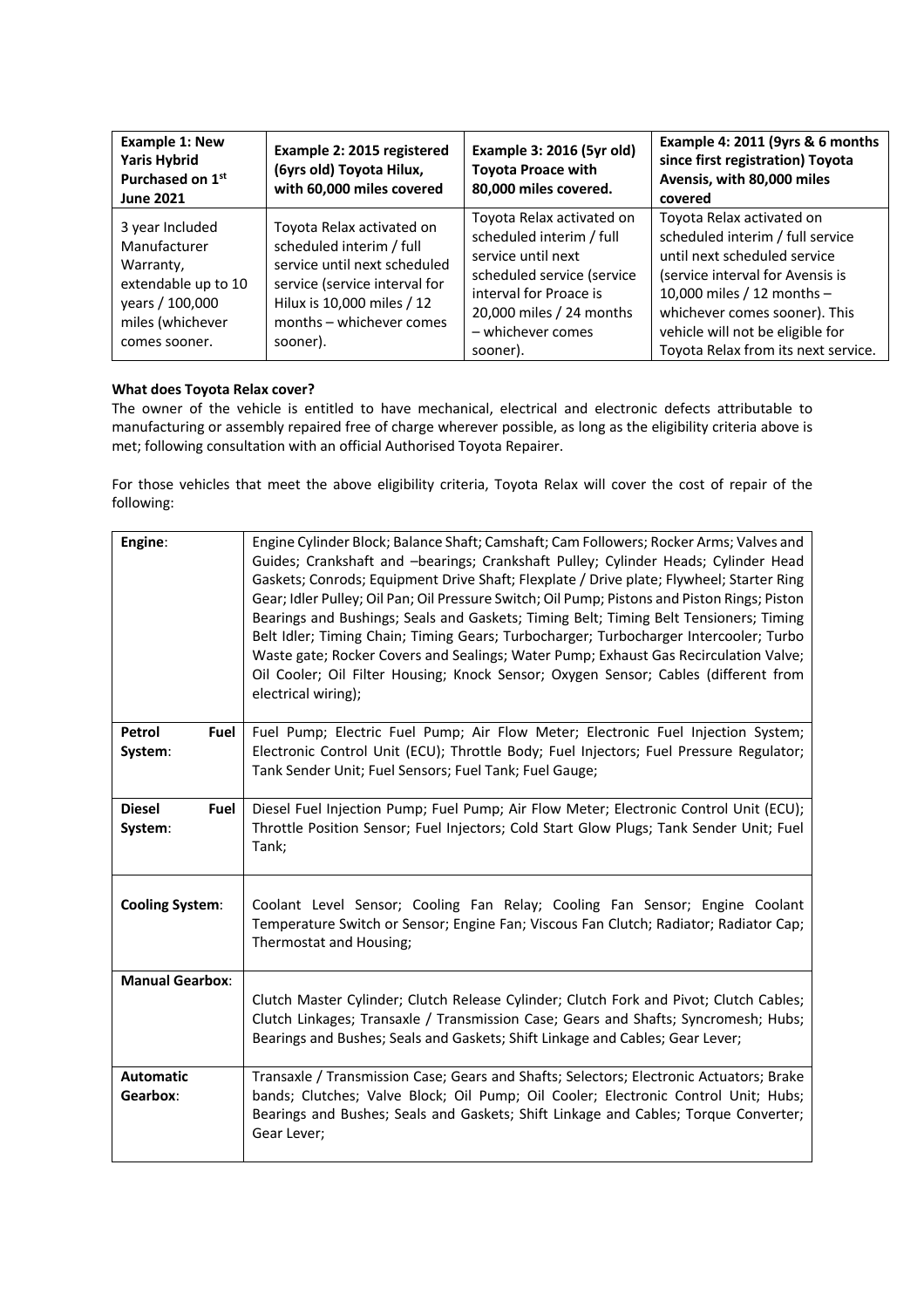| <b>Transfer</b><br>and  | Central Differential; Differential Case; Differential Crown wheel and Pinion; Shafts;      |  |  |
|-------------------------|--------------------------------------------------------------------------------------------|--|--|
| Differential:           | Gears; Bearings; Bushes; Differential Hubs; Transfer Levers;                               |  |  |
|                         |                                                                                            |  |  |
| <b>Driveline</b>        | Constant Velocity Joints; Universal Joints; Rubber Boots (limited up to 160.000km); Half   |  |  |
|                         | shafts; Drive shafts; Bearings; Bushes; Couplings; Seals and Gaskets;                      |  |  |
|                         |                                                                                            |  |  |
| Suspension:             |                                                                                            |  |  |
|                         | Front and Rear Springs; Torsion Bars; Track Rods; Stub Axle; Cross Members; Sub frames;    |  |  |
|                         | Wheel Bearings (limited up to 160.000km); Hubs; Shims; Lock Nuts;                          |  |  |
|                         |                                                                                            |  |  |
| <b>Steering</b>         | Power Steering Gear; Steering Box; Gear Housing; Rack and Pinion; Power Steering           |  |  |
|                         |                                                                                            |  |  |
|                         | Pump; Power Steering Reservoir; Seals; Bearings; External Linkage; Tie Rod; Steering       |  |  |
|                         | Column; Joints; Idler Arm;                                                                 |  |  |
|                         |                                                                                            |  |  |
| <b>Brakes</b>           | ABS Control Unit; ABS Components; Speed Sensors; Brake Booster; Brake Pipes; Disc          |  |  |
|                         | Brake Calipers; Brake Discs; Brake Drums; Linkages; Limiter Valves; Brake Master           |  |  |
|                         | Cylinder; Brake Fluid Reservoir; Wheel Cylinders; Vacuum Pump;                             |  |  |
| Air conditioning /      | Heater Core; Heater Flaps and Motors; Heater Fan Motor; AC Compressor; Condenser;          |  |  |
| <b>Heating</b>          | Evaporator; Receiver/Dryer Unit; Heater Controls; Heater Valve; Evaporator                 |  |  |
|                         | Temperature Sensor;                                                                        |  |  |
| Electrical:             | Starter Motor; Alternator; Coils; Wiper Motors; Washer Pump Motors; Turn Signal Relay;     |  |  |
|                         | Heater Fan Motor; Horn; Manually Operated Switches; Airbag Spiral cable; Electronic        |  |  |
|                         | Ignition Unit; Relays; Heated Screen Elements; On-Board Computer (Trip Computer);          |  |  |
|                         | Window Motors/Regulators; Power Window Switch; Mirror Motors; Remote Controls in           |  |  |
|                         | Keys; Central Locking Solenoids; Airbag Sensors; Central Lock Control Unit; Internal Light |  |  |
|                         | Delay Unit; Gauges; Clocks; Speedometer & Speed Sensor; Tachometer; Wiring Looms           |  |  |
|                         | (for short circuit); Electric Seat Motors; Cigarette Lighters; Sensors; Heated Seat        |  |  |
|                         | Elements; Alarms (Toyota Genuine only); Headlamp Lift Motors; Spark Plug Leads; ECU's      |  |  |
|                         | and software reprogramming (except for DTC erasure only);                                  |  |  |
| Body:                   | Sunroof (Toyota Genuine only); Sunroof Motors (Toyota Genuine only); Door Locks;           |  |  |
|                         | Bonnet Release Cable; Tailgate Struts; Wiper Spindles; Manual Seat Frames; Seat belt       |  |  |
|                         | mechanism; Factory Installed Accessories; and Hub installed accessories in so far these    |  |  |
|                         | are uploaded by Toyota (GB) plc on their internal system within three months after first   |  |  |
|                         | vehicle registration.                                                                      |  |  |
| <b>Hybrid</b>           | Hybrid Battery Control Module; Hybrid Control Module; and Hybrid inverter with             |  |  |
| <b>Components</b>       | converter.                                                                                 |  |  |
| (when above 5           |                                                                                            |  |  |
| years<br>and            |                                                                                            |  |  |
| 100,000<br>miles        |                                                                                            |  |  |
| base                    |                                                                                            |  |  |
| warranty                |                                                                                            |  |  |
| cover):                 |                                                                                            |  |  |
| Hydrogen<br>Fuel        | Fuel Cell Air Compressor; Fuel Cell Boost Converter; Fuel Cell H2 Tanks; Fuel Cell PCU     |  |  |
| <b>Cell Components:</b> | (Power Control Unit) and Fuel Cell Stack.                                                  |  |  |
|                         |                                                                                            |  |  |
| <b>EV Components:</b>   | Drive motor and inverter with converter.                                                   |  |  |
|                         |                                                                                            |  |  |

# **Exclusions (not covered by Toyota Relax)**

Types of damage or defects not covered by Toyota Relax includes, but are not limited to:

- a) Any parts not mentioned explicitly in these Terms;
- b) Damage or defects as a result of any wear and tear, excessive free play, noise and/or vibration;
- c) Damage or defects as a result of failure to maintain or repair the vehicle in accordance with the manufacturer's recommendations; This is a requirement that is valid as of the date of first vehicle registration.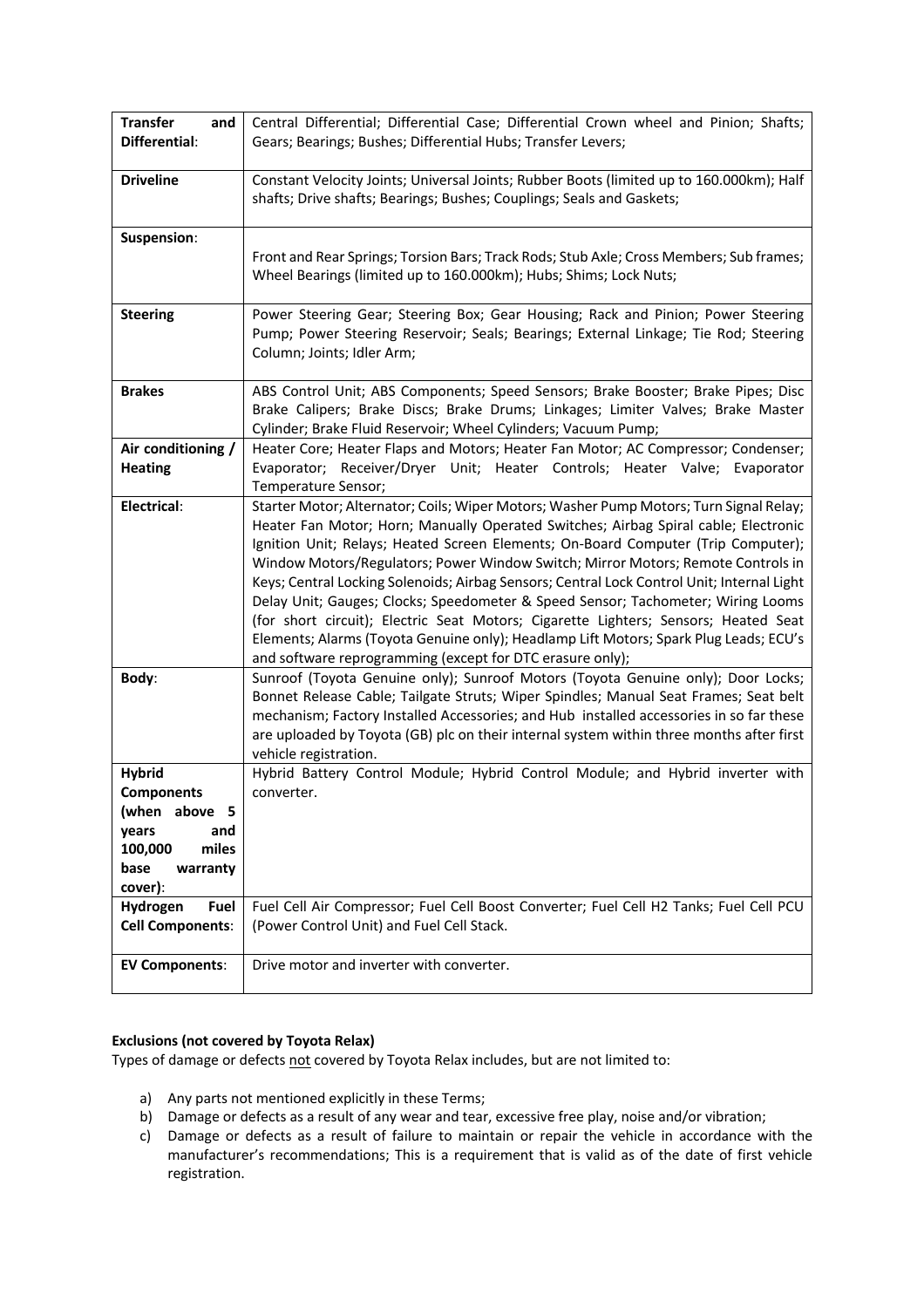- d) Damage or defects as a result of defects that have not been reported immediately to an Authorised Toyota Repairer or whereby the Authorised Toyota Repairer has not been given the opportunity to repair;
- e) Damage or defects as a result of repairs not performed by an Authorised Toyota Repairer;
- f) Damage or defects as a result of defects that result from using the Vehicle outside the recommendations of the manufacturer (e.g. misuse, races, extreme off-road, tuning, excessive charge (overloading));
- g) Damage or defects as a result of defects resulting from an external cause and/or natural phenomenon (e.g. water or dust ingress, stone chipping, flooding, icing, storm, natural disasters, accident, fire, explosions, war, civil unrest, sovereign action, wilful or malicious action, unauthorized use, salt, glass erosion and scratches, soiling);
- h) Damage or defects as a result of defects not contributable to the manufacturer's responsibility;
- i) Damage or defects as a result of consequential damage caused by non-Toyota-genuine accessories or special equipment;
- j) Damage or defects as a result of defects caused by intentional or grossly negligent behaviour (including but not limited to unsuitable lubricants & fuel);
- k) Damage or defects caused by modifications of the original vehicle design or the installation of certain accessories, the vehicle no longer complies with the minimum standards set down by the manufacturer;
- l) Damage or defects as a result of parts that have been installed to the vehicle that are not of matching quality to the original manufacturer's parts;
- m) Damage or defects as a result of improper mounted wheels, improper repair or inappropriate replacement of individual components;
- n) Damage or defects caused by a faulty fitting; or
- o) Damage or defects caused by use of an item which recognizably requires repair, unless the damage can be proven to be unconnected to the item requiring repair.

Types of parts and components not covered by Toyota Relax includes, but are not limited to:

- a) Maintenance parts (e.g. parts that have to be replaced periodically, filters, brake pads, linings, shoes and cables, clutch disc, clutch cover and clutch bearing), wheels, rims, tyres, (V or multi V) belts, batteries (unless hybrid battery in case explicitly mentioned as covered), fluids, spark plugs, diagnostics);
- b) Rubber parts (e.g. rubber (heating) hoses, lines and tubes, engine or cabin mountings, moldings, wiper blades), drive shaft boots, shock absorbers (incl. pneumatic cylinders) and springs, stabilizer bushes, LPG parts/non-OE fuel systems and their direct and consequential damage (idem for adaptations to OE-systems to use LPG or non-OE fuel systems);
- c) Body and Paint (e.g. lights, lamps, bulbs, lenses, panels, bumpers, glass, chrome, antenna, handles and fabric, exterior trim, weather strips, shiny metals (metal parts without any coating) paint, any repair due to any corrosion) though for the avoidance of doubt the general corrosion warranty will remain in place;
- d) Interior (e.g. trims, seat covers, cushions, carpets, ventilation louvers, ash trays, cigarette lighter, shift lever knob, dash cover and pad, steering wheel);
- e) Multimedia systems;
- f) Parts that are not genuine Toyota parts, accessories that are not genuine Toyota accessories, and special equipment;
- g) Genuine Toyota accessories that are not factory installed. Genuine Toyota accessories that are hub installed in so far as they are not uploaded by Toyota (GB) plc on their internal system within three months after first vehicle registration;
- h) Certain individual parts and components e.g. exhaust system (all parts from manifold gasket to the outlet inc. catalytic converter); headliner; hinger; nuts & bolts; fuses; clips; retainers and fasteners; drive belts and tensioners; front and rear stabilizer bar; engine and cabin mounts; combustion heater; EV and Plug-in charging cables
- i) All parts outside of vehicle body (except parts mentioned explicitly in these Terms));
- j) Noise repair operations (unless it is caused by breakdown of a covered original failed part);
- k) Adjustments.
- l) Parts covered by special policy adjustment, recall campaign, or any other warranty cover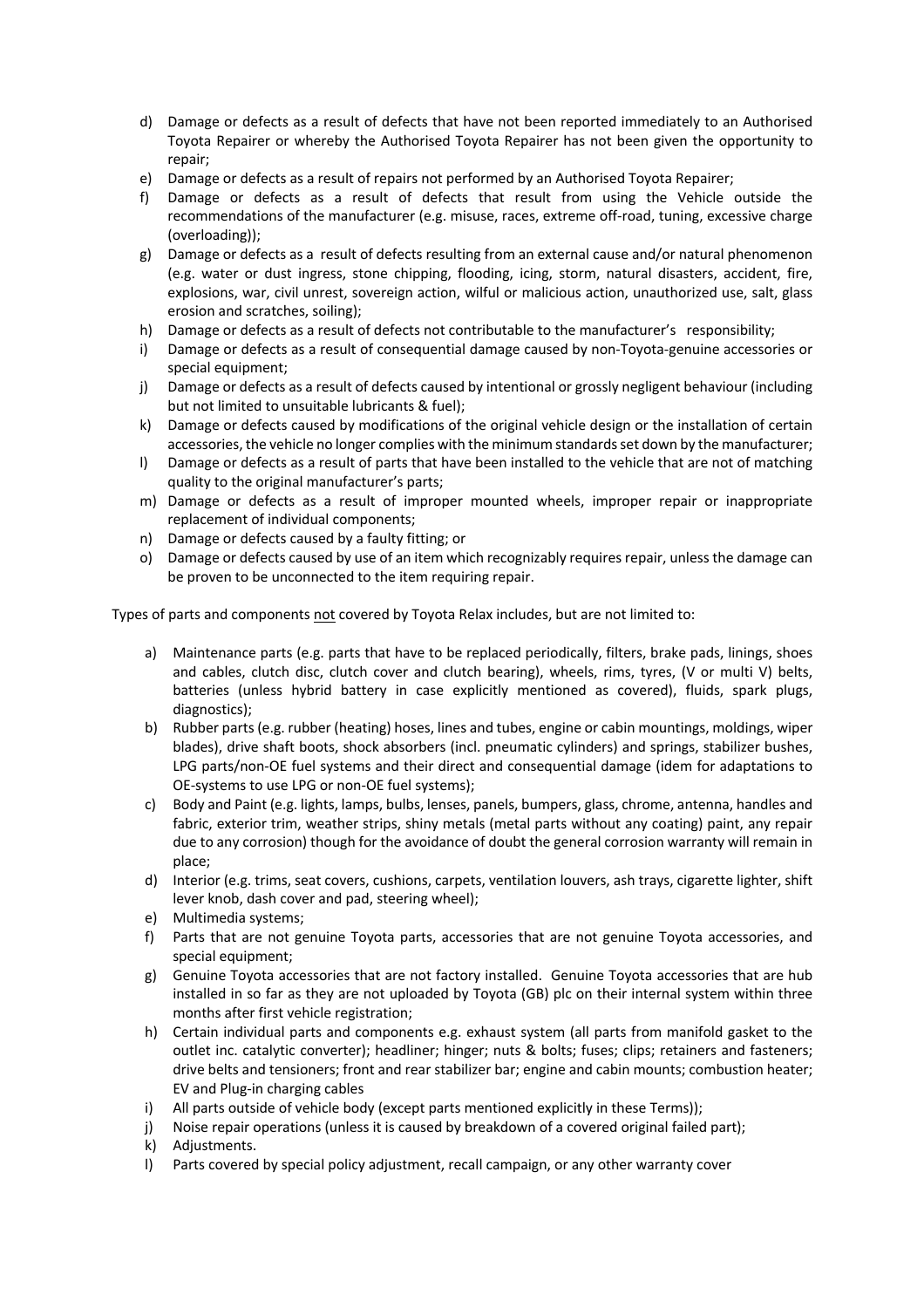No claims can be made for the refund of costs associated with:

- a) indirect or direct consequences of any fault (including but not limited to loss of profit or income by the vehicle owner; transportation; towing costs, phone, hotel or accommodation costs, parking costs, loss of any assets or valuables);
- b) compensation for deprivation of use
- c) air freight or special delivery
- d) aesthetic items e.g. paint repairs; rust repairs; discoloration; fading; deformation; crackling; loosing; falling-off; water entry and condensation damages
- e) Cars not sold through Toyota (GB) plc

Toyota Relax does not provide cover for:

- a) other vehicle brands/models, except for Toyota.
- b) vehicles which are registered on behalf of a car retailer/repairer, a service garage or other type of commercial vehicle company.
- c) vehicles which are used for races or other associated track driving.
- d) police vehicles, fire service vehicles, ambulances and vehicles used by any other emergency service.
- e) vehicles which are not technically fault free.

These exclusions apply to all parts of the Toyota Relax warranty. This Toyota Relax warranty does not affect your statutory rights.

### **Your obligations**

To ensure you receive the benefit of the Toyota Relax warranty, you must comply with the following: You must:

- a) ensure that the execution of work by the Authorised Toyota Repairer is confirmed in the service booklet, as copies of the service booklet with the entries must be presented in the event of a fault occurring.
- b) provide details of the current mileage count from the mileage counter to the Authorised Toyota Repairer when reporting a fault;
- c) take account of and follow the manufacturer's instructions in the user's manual regarding the use of the vehicle; and

### **Travelling Abroad**

In the event of a repair being necessary in Europe (see geographical zone below), provided your stay is shorter than 90 consecutive days, any Authorised Toyota Repairer in the country you are visiting will be able to carry out rectification work under the Terms of Toyota Relax. The cost should be settled by you with the repairer and a claim made for reimbursement by providing the repair invoice to an Authorised Toyota Repairer in the UK within 28 calendar days. The costs will be refunded up to a maximum of the invoice value including VAT. The replacement part prices, labour time and costs must be set out individually in the invoice. You will be reimbursed for the repair costs in accordance with the Toyota Relax conditions.

### **Geographical Zone**

The geographical scope of Toyota Relax includes the following countries, Albania, Austria, Azerbaijan, Belgium, Bulgaria, Croatia, Cyprus, Czech Republic, Denmark, Estonia, Finland, France, Georgia, Germany, Greece, Hungary, Iceland, Ireland, Israel, Italy, Kazakhstan, Kosovo, Latvia, Lithuania, Luxembourg, Montenegro, Netherlands, Norway, Poland, Portugal , Romania, Russia, Serbia, Slovenia, Spain, Switzerland, Turkey and United Kingdom.

#### **Processing of Repairs under Toyota Relax**

The Authorised Toyota Repairer is responsible for repairs covered by Toyota Relax. You must always keep the service invoice safe and accessible. A Toyota Relax repair can only be considered on presentation of this service invoice. If you lose the service invoice, please contact your Authorised Toyota Repairer.

To process a repair please follow these steps: